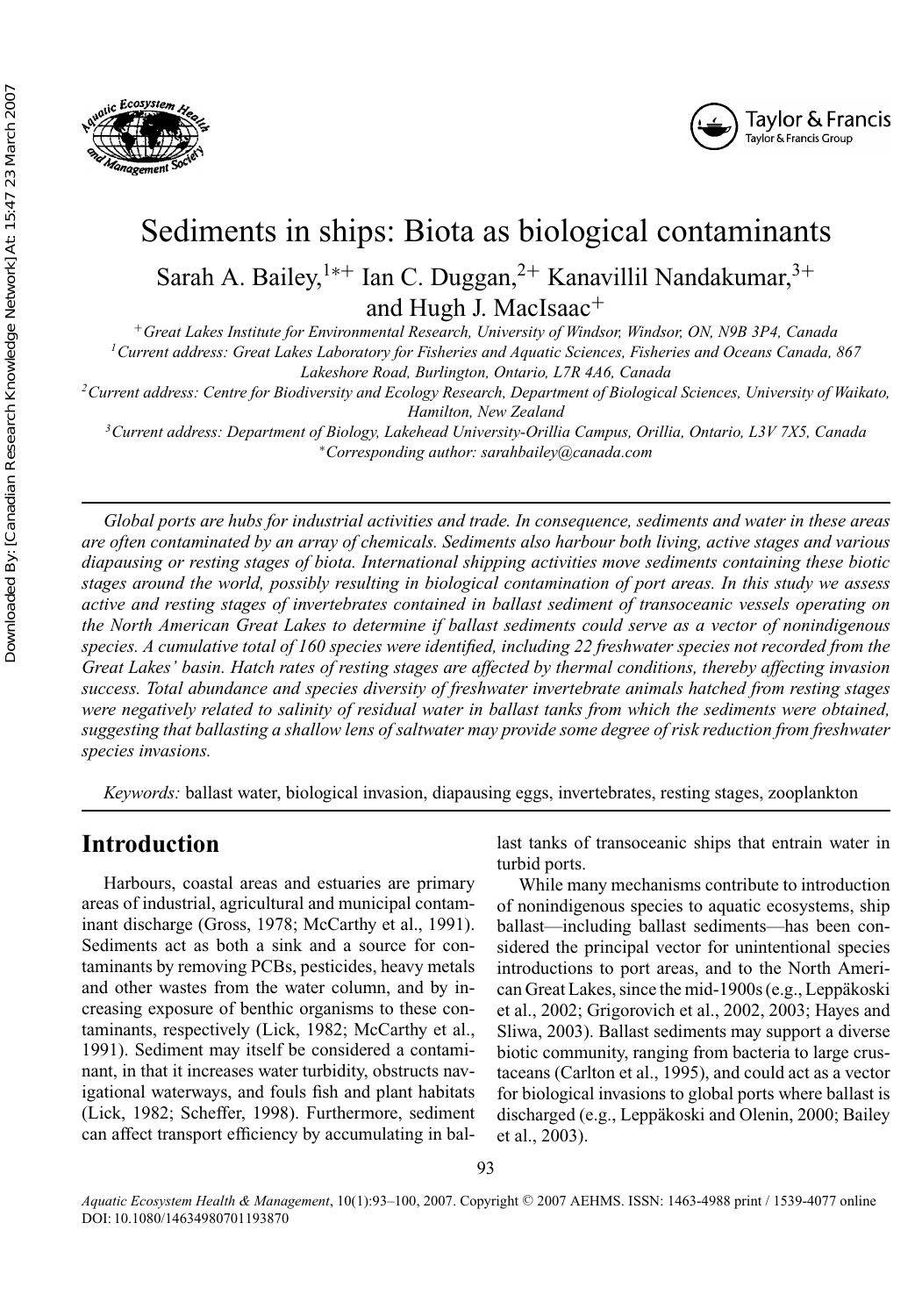Uptake of bottom sediments into ballast tanks depends on water and ballast intake depths and river flow or tidal conditions (Pollutech Environmental Ltd., 1992). Generally, as the amount of suspended sediment increases in the water column, the probability of pumping sediment into tanks also increases. Although ballast sediments have been recognized as a potential vector for nonindigenous species for some time (e.g., Locke et al., 1991; Aquatic Sciences Inc., 1995), the relative and absolute importance of this vector remains unresolved. However, studies completed to date indicate that sediments are present on a majority of transoceanic vessels, and contain an array of active and dormant organisms (e.g., Hallegraeff and Bolch, 1992; Hamer et al., 2000; Waters et al., 2001; Bailey et al., 2003). Although these biotic stages occur naturally in bottom sediments, they become a concern when transported by international shipping activities around the world, possibly resulting in biological contamination if discharged into port areas (see Elliott, 2003, for a discussion of biological pollution). Ironically, extensive efforts to reduce pollution in port areas may have improved water/sediment quality to the point that resident species may experience population increases, rendering them more readily available for uptake into ballast tanks (Carlton, 1996).

Over time and repeated ballast loading and discharge cycles, a benthic community—comprised of viruses, bacteria, protists, fungi and moulds, plants and animals, as well as their parasites and pathogens may develop in ballast tanks (Carlton et al., 1995). The abundance of these taxa will depend on their ability to survive the variable conditions associated with ballast tanks, such as fluctuating water levels, limited or periodic food supplies, complete darkness, and fluctuating temperature, salinity and oxygen regimes (Carlton, 1985; Wonham et al., 2001). As a result, some taxa will be transient members of the sediment community, surviving only a short period after being entrained in a ballast tank. Dormant stages contained in sediments may be a significant factor in the success of ballast-mediated invasions, by allowing organisms to survive the harsh conditions associated with transport inside ballast tanks. In point of fact, 16 of the 19 crustaceans that have successfully invaded the Great Lakes are known or suspected to produce a dormant life history stage (Table 1).

Active organisms enter ballast tanks either as planktonic individuals present in water used as ballast, or as benthic individuals stirred up from bottom sediments by water turbulence and/or river or tidal influence (i.e., factors responsible for turbid conditions are also likely to stir up benthic animals into the water column). Similarly, dormant stages of either planktonic or benthic taxa may enter ballast tanks directly from

| Taxon     | Species                        | Date reported | Resting stage     |
|-----------|--------------------------------|---------------|-------------------|
| Cladocera | Bosmina coregoni               | 1966          | egg               |
|           | Bosmina maritima               | 1988          | egg               |
|           | <b>Bythotrephes longimanus</b> | 1982          | egg               |
|           | Cercopagis pengoi              | 1998          | egg               |
|           | Daphnia galeata                | 1980          | egg               |
|           | Daphnia lumholtzi              | 1999          | egg               |
| Copepoda  | Argulus japonicus              | 1988          | egg               |
|           | Cyclops strenuus               | 1972          | copepodid         |
|           | Eurytemora affinis             | 1958          | egg               |
|           | Heteropsyllus cf. nunni        | 1990s         | adult             |
|           | Megacyclops viridis            | 1994          | copepodid         |
|           | Neoergasilus japonicus         | 1994          | none reported     |
|           | Nitocra hibernica              | 1973          | adult (suspected) |
|           | Nitocra incerta                | 1999          | adult             |
|           | Salmincola lotae               | 1985          | none reported     |
|           | Schizopera borutzkyi           | 1998          | copepodid         |
|           | Skistodiaptomus pallidus       | 1967          | egg               |
| Amphipoda | Gammarus tigrinus              | 2001          | none reported     |
|           | Echinogammarus ischnus         | 1994          | none reported     |

**Table 1.** List of nonindigenous crustacean taxa recorded in the Great Lakes (from Riccardi, 2006), with life history resting stage indicated. Resting stage references available from S.A. Bailey.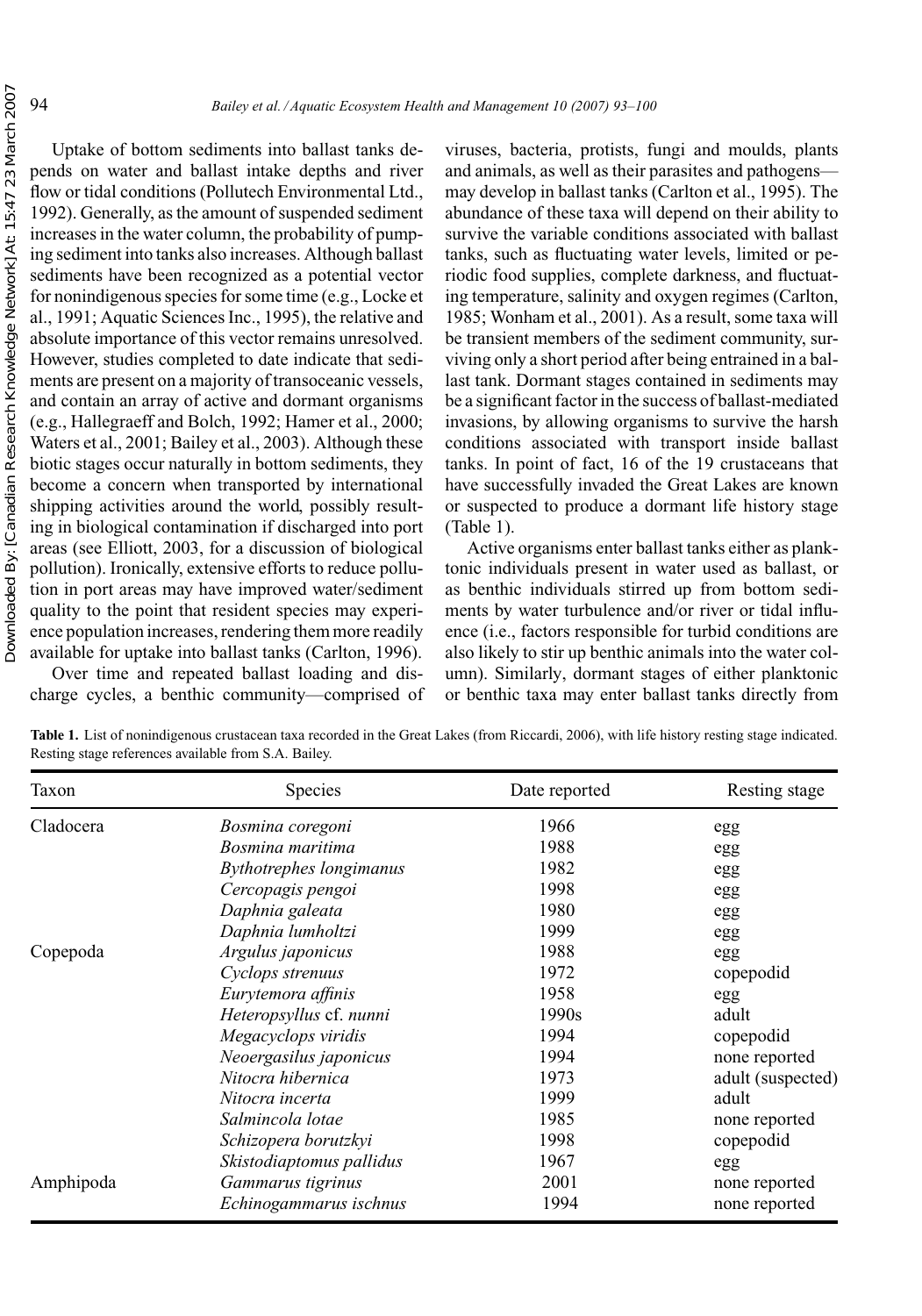the sediment 'egg bank' after bottom sediments are disturbed or via reproduction inside ballast tanks by planktonic adults that were entrained with ballast water. Preliminary evidence suggests that the latter possibility may be particularly important (Hallegraeff and Bolch, 1992; S.A. Bailey, unpublished).

## **Methods**

In 2001 and 2002, we conducted a comprehensive survey of active and diapausing invertebrate taxa contained in ballast sediments of 39 transoceanic ships entering the Great Lakes. Approximately 1kg sediment was collected from each of 69 ballast tanks sampled for enumeration of active taxa; sediment-associated fauna were separated from sediments using the colloidal silica Ludox®HS40, after preservation in 95% ETOH (Burgess, 2001).

Approximately 4 kg sediment per tank was collected from the same 39 ships for analysis of invertebrate resting stages via laboratory hatching experiments. Sediments were stored at 4◦C, without preservation, for at least 2 weeks to allow a refractory period before hatching experiments commenced. Resting stages were isolated from sediments using a sugar flotation protocol (Bailey et al., 2003) for enumeration and identification. To determine if resting stages were viable, we incubated the isolated resting stages under favourable hatching conditions in the laboratory; typically using freshwater media incubated at 20◦C in order to simulate the Great Lakes' environment (see Bailey et al., 2003, for detailed methodology). Individuals hatched from resting stages were identified to the species level, when possible, using standard taxonomic keys.

To determine if resting stage viability may be affected by exposure to saline water, we conducted a regression of the total number of individuals hatched and the number of species hatched against salinity of residual water in ballast tanks from which the resting stages were collected. The effect of salinity was also examined experimentally, by exploring hatching success under different environmental conditions. Resting stages, again isolated from sediments, were exposed to three thermal conditions at 0‰ (10, 20 and 30◦C) and three salinity conditions at  $20^{\circ}$ C (0, 8 and 35‰). Experimental growth media consisted of sterile synthetic pond water or filtered, diluted seawater (see Bailey et al., 2004). Experiments were conducted in controlled environmental chambers with at least 3 replicates per treatment, and were examined daily.

## **Results and discussion**

Active stages of invertebrates were recovered from ballast sediment at an average density of 1.32 individuals g−1. Approximately 100 taxa were identified from a broad array of taxonomic groups, including hydrozoans, rotifers, nematodes, gastropods, bivalves, oligochaetes, bryozoans, tardigrades, water mites, chironomids, ostracods, barnacle cyprid larvae, cladocerans, copepods, amphipods, and juvenile decapods; nematodes and copepods, however, accounted for almost 99% of total abundance (Figure 1a). Although the recorded species were predominantly marine species, six freshwater species that are currently not established in the Great Lakes (all copepods) were identified.

Resting stages occurred at densities of up to 91 individuals  $g^{-1}$  sediment, although the median density was much lower (0.62 individuals  $g^{-1}$ ; Figure 2). Seventyone species of invertebrates, including gastrotrichs, rotifers, bryozoans, cladocerans and copepods, were identified, including 16 freshwater cladoceran and rotifer species not recorded from the Great Lakes' basin. In contrast to the biological composition of active animals in sediments, animals hatched from resting stages were dominated by freshwater taxa, particularly planktonic rotifers (Figure 1b).



**Figure 1.** Relative total abundance of (a) active stages and (b) resting stages of invertebrates collected from residual ballast sediments of 39 transoceanic ships.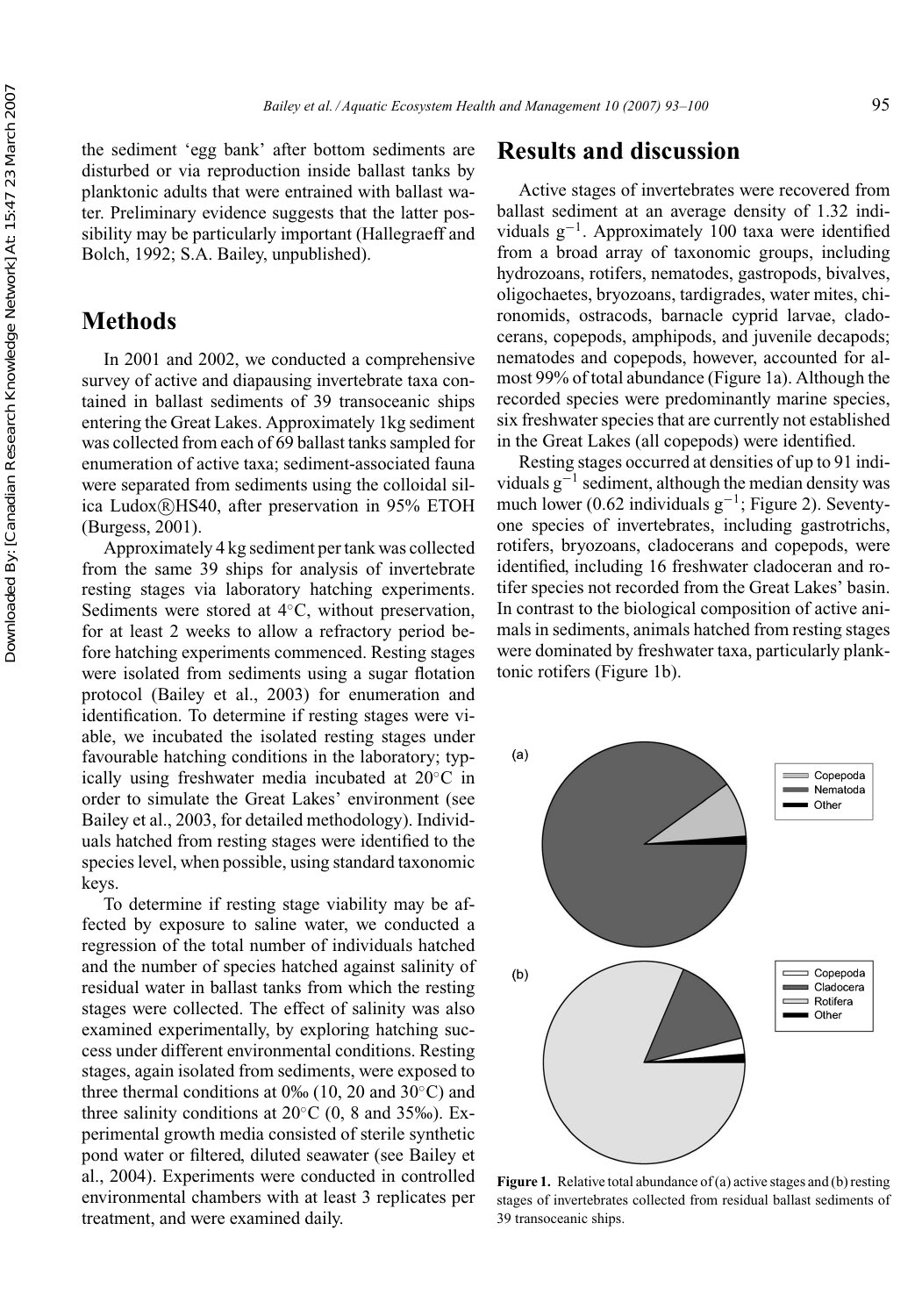

**Figure 2.** Frequency distribution of invertebrate resting stage density for residual ballast sediments of 39 transoceanic ships.

Temperature appears to have a significant impact on the hatch rate of resting stages. While resting stages exposed to 30◦C began hatching within the first day, those incubated at 20◦C hatched within 2 days, and those at 10◦C did not initiate hatching until day four (Figure 3a). While overall differences in abundance were not profound between 20◦C and 30◦C, earlier hatching times could be important depending on the length of the trip because it provides greater opportunity for exponential population growth in the ballast tanks before water is discharged (see Wonham et al., 2005). The vast majority of resting stages hatched into freshwater media, indicating that few resting stages comprised of either brackish- or salt-water taxa (Figure 3b). This is possibly because production of dormant stages is a common life history strategy for freshwater taxa, but less so for marine taxa (Cáceres, 1997). This indicates that resting stages are a more important mode of survival and range expansion by freshwater organisms than for marine taxa.

#### Pathways of introduction

Over one thousand nonindigenous species have been reported from marine, estuarine and freshwater habitats in North America, Europe and Australia (e.g., Grigorovich et al., 2003; Hayes and Sliwa, 2003). Ships arriving at port can be classified as one of two types: those with empty cargo holds, having only 'ballast on board' and those loaded with cargo, having 'no ballast on board' (NOBOB). Although both types of ships may

cause species invasions, NOBOB ships comprise more than 90% of ship traffic inbound to the Great Lakes, and enter without any form of formal ballast treatment (MacIsaac et al., 2002; Colautti et al., 2003).<sup>1</sup> Consequently, these vessels are a potentially important vector of nonindigenous species.

Although ballast tanks of NOBOB ships are considered empty, most cannot completely remove all ballast owing to structural and/or operational limitations. These vessels typically carry 60 t of un-pumpable residual water and sediment (Bailey et al., 2003). NOBOB vessels could introduce nonindigenous species contained in residual ballast after loading, and subsequently discharging, ballast water during multi-port operations, as it provides an opportunity for admixture of residual ballast and any active or dormant organisms therein (see Bailey et al., 2003). Virtually any species in the residual water ballast, and perhaps even some at the sediment-water interface, could be stirred into the water column during ballast loading and discharge events. These taxa can then be provided with opportunities for establishment in novel ports if present in the water column when ballast is discharged. Discharge of resting stages contained in residual sediment is more complicated; resting stages are less likely to be stirred

<sup>&</sup>lt;sup>1</sup> Although NOBOB ships were not regulated at the time of writing this article, Canada became the first country to introduce mandatory ballast water regulations for NOBOB ships in June 2006, including 'flushing' of ballast tanks with saltwater as described below in the Management options section.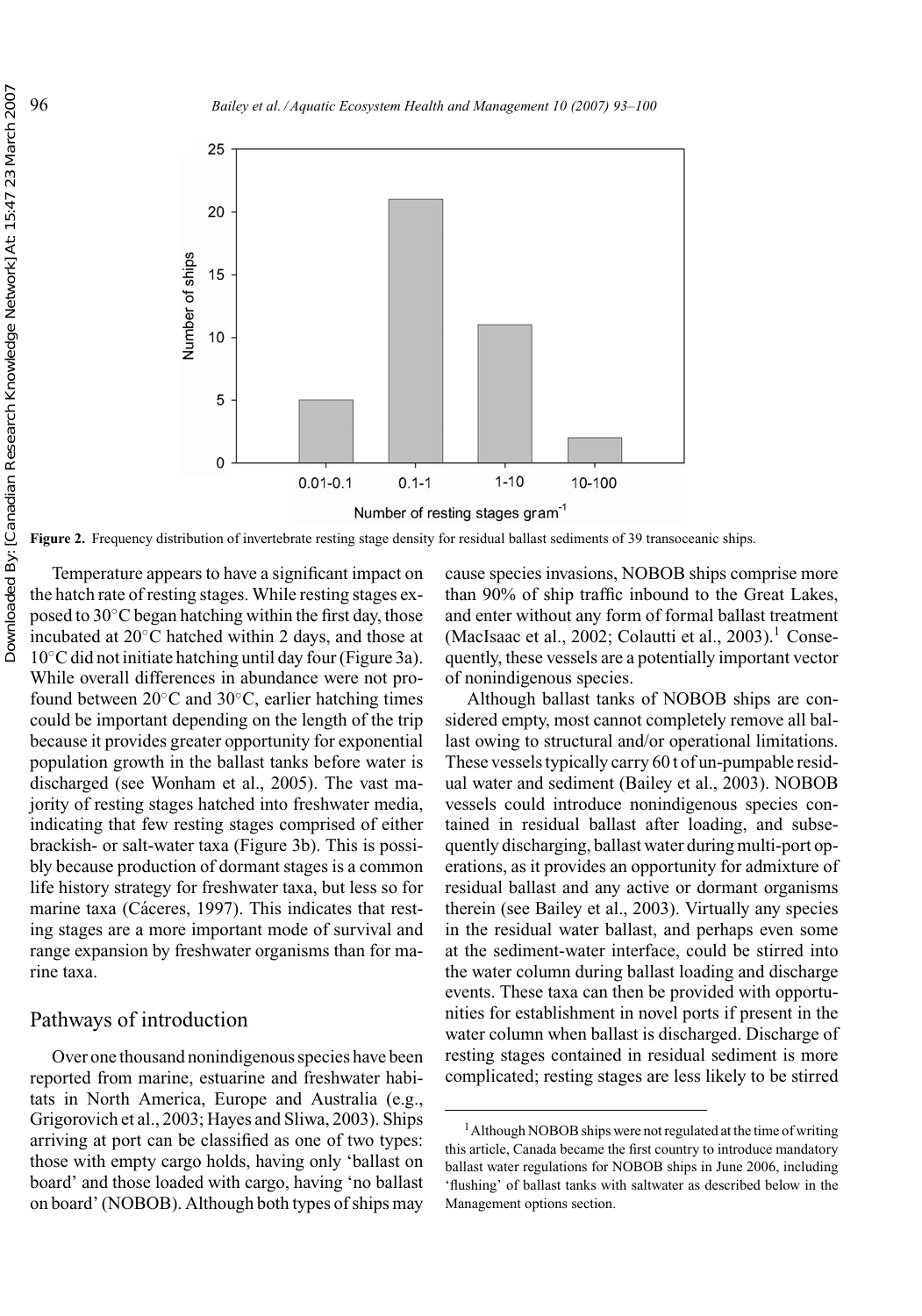

**Figure 3.** Hatch rate of invertebrate resting stages isolated from residual ballast sediment of a transoceanic vessel. Experimental conditions were (a) 0‰ growth medium at 10, 20 and 30◦C and (b) 0, 8 and 35‰ growth media at 20◦C.

up into the water column as sediments become more compact inside ballast tanks. However, resting stages may be induced to hatch within ballast tanks such that active individuals become part of the discharged inoculum, if environmental conditions inside the tank are hospitable.

Hatching of resting stages inside ballast tanks will depend on numerous biological, chemical and environmental factors. Even under ideal laboratory conditions, only about 40% of resting stages could be induced to hatch after transport in ballast tanks (Bailey et al., 2003). Temperature is an important factor on both the hatch rate and the subsequent reproductive rate of the population. However, hatching experiments conducted inside ballast tanks demonstrated that small populations of reproductive rotifers can arise from diapausing eggs within the timeframe of a Great Lakes voyage (Bailey et al., 2005).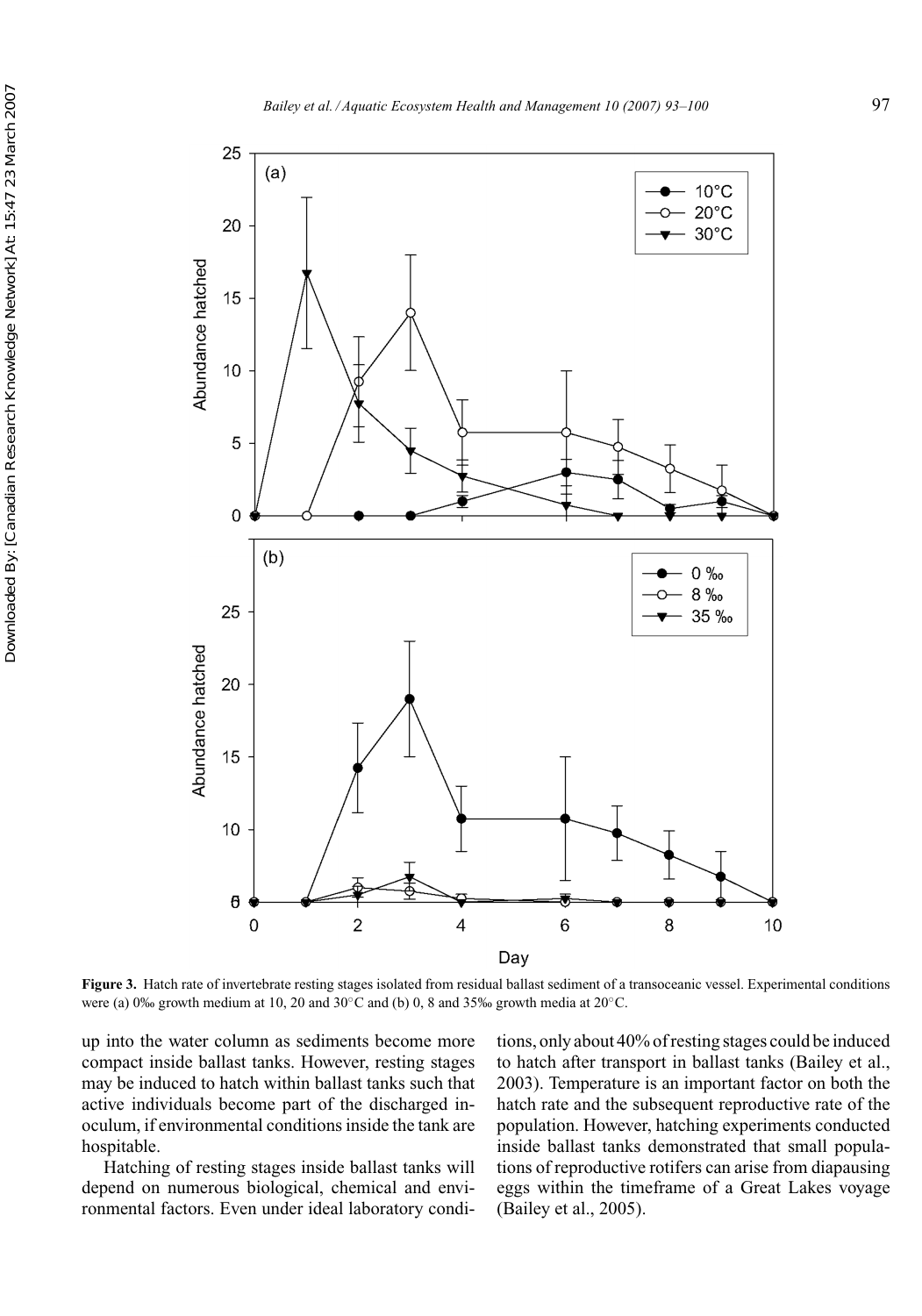### Management options

Most freshwater species cannot live in marine habitats, and vice versa (e.g., Sumich, 1992). Given this clear pattern of distribution of freshwater and marine species, we sought to explore the consequences of exposing freshwater species' resting stages to water of different salinity. Both the total abundance and species diversity of freshwater taxa that hatched were neg-



**Figure 4.** Scatterplots depicting the relationship of (a) total abundance hatched, (b) species richness hatched and (c) resting stage density for residual ballast sediments of 34 transoceanic ships with salinity of residual ballast water. All variables have been transformed to improve normality.

atively related to residual water salinity (Figure 4a, b). These patterns, while preliminary, indicate that prolonged exposure of freshwater invertebrate resting stages to open-ocean water could adversely affect subsequent viability when exposed to freshwater stimuli. However, these results are confounded by the fact that significantly more resting stages are present in ships with low salinity residual water (Figure 4c). Results for experimental studies on the effect of salinity on egg viability have been mixed (Bailey et al., 2004; Gray et al., 2005), suggesting that while salinity exposure may be used to reduce the invasion risk associated with resting stages of some species, it likely will not serve as a comprehensive management tool. Flushing tanks mid-ocean with saline water may, however, be an effective management tool in that animals living in residual water or in the sediment-water interface would likely be discharged from tanks (Locke et al., 1993). While ships laden with cargo ordinarily would not seek to carry ballast water, loading and flushing of even modest amounts of highly saline water (30‰) could further reduce risk of introducing fresh- or brackish-water nonindigenous species by exceeding tolerable salinity limits since the current average salinity of residual ballast carried by ships entering the Great Lakes is only 18‰ (Niimi and Reid, 2003).

An alternative or complementary procedure consisting of not ballasting water in turbid port areas has been suggested as a 'best management practice' by the International Maritime Organization (IMO, 1997). This guideline would help to prevent inoculation of ballast tanks with sediment, thereby minimizing habitat for benthic species. If this procedure were implemented in conjunction with immediate flushing of ballast tanks after ballasting in turbid ports (when trim and/or stability needs permit it), sediment and resting stage accumulation in ships could be minimized, as would the attendant risk of new invasions.

# **Conclusions**

Although ballast water has long been recognised as a major vector of aquatic species introductions, the magnitude of importance of ballast sediments as a mechanism for introduction has not been thoroughly investigated. Ballast sediments contain a diverse array of active and dormant taxa, but the availability of taxa and resting stages in the water column during deballasting events may be a limiting factor for the sediment vector. A marked discrepancy exists between the composition of taxa living in residual sediment of ballast tanks and those hatched from resting stages contained in the same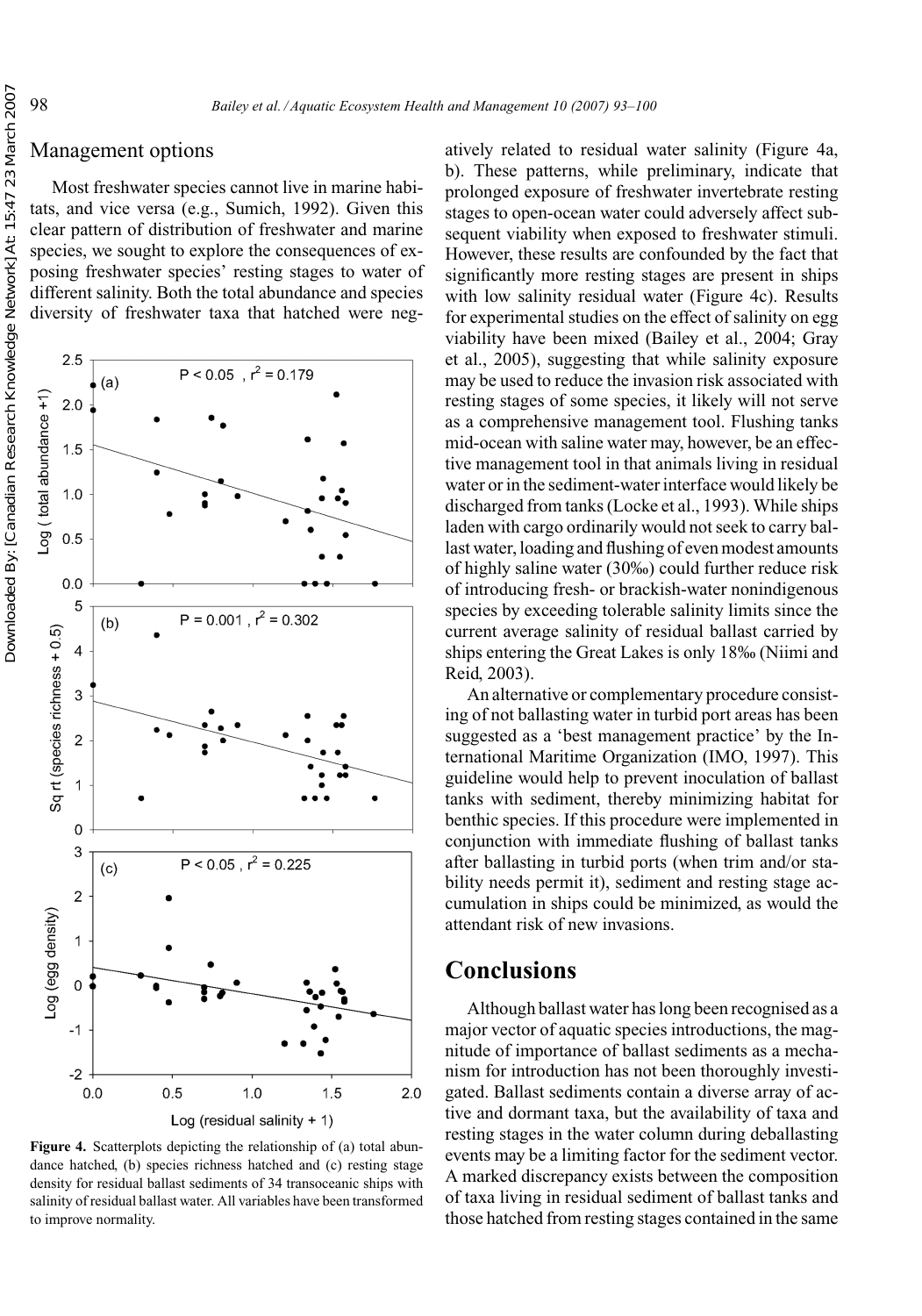sediment. Prevailing conditions in ballast tanks probably reduce abundances of active organisms, whereas tolerant resting stages may be an important key for invasion success. As temperature is an important influence on both the hatch rate and the subsequent reproductive rate of the population, invasion success will fluctuate seasonally. The successful invasion by numerous crustacean taxa capable of producing resting stages is consistent with the view that introduction of nonindigenous species via resting stages in ballast sediments is a potentially important mode of introduction. Finally, salinity of residual ballast water is negatively related to resting stage density, and total abundance and species richness of hatched taxa. This suggests that saline water may be used as a management tool to reduce the risk of invasion posed by dormant, freshwater taxa in ballast sediment.

# **Acknowledgements**

We thank Capt. Philip Jenkins and Colin van Overdijk for essential field assistance and insight. Sample collection would not have been possible without the cooperation of countless members of the international shipping community. Support for this work was provided by a NSERC Industrial Postgraduate Scholarship, in partnership with the Shipping Federation of Canada, and an Ontario Graduate Scholarship to SAB, and by the Great Lakes Protection Fund and an Invasive Species Research Chair from the Department of Fisheries and Oceans, Canada, to HJM.

## **References**

- Aquatic Sciences Inc., 1995. Canadian Coast Guard assessment of the potential for introduction of exotic species through exchange of industrial shipping ballast water, final report. ASI project E9254, prepared by Aquatic Sciences Inc. for Canadian Coast Guard, Transport Canada Ship Safety, Ottawa.
- Bailey, S. A., Duggan, I. C., van Overdijk, C. D. A., Jenkins, P. T., MacIsaac, H. J., 2003. Viability of invertebrate diapausing eggs collected from residual ballast sediment. Limnol. Oceanogr. 48, 1701–1710.
- Bailey, S. A., Duggan, I. C., van Overdijk, C. D. A., Johengen, T. H., Reid, D. F., MacIsaac, H. J., 2004. Salinity tolerance of diapausing eggs of freshwater zooplankton. Freshwater Biol. 49, 286–295.
- Bailey, S. A., Nandakumar, K., Duggan, I. C., van Overdijk, C. D. A., Johengen, T. H., Reid, D. F., MacIsaac, H. J., 2005. *In situ* hatching of invertebrate diapausing eggs from ships' ballast sediment. Diversity and Distributions 11, 453–460.
- Burgess, R., 2001. An improved protocol for separating meiofauna from sediments using colloidal silica sols. Mar. Ecol. Prog. Ser. 214, 161–165.
- Cáceres, C. E., 1997. Dormancy in invertebrates. Invertebr. Biol. 116, 371–383.
- Carlton, J. T., 1985. Transoceanic and interoceanic dispersal of coastal marine organisms: the biology of ballast water. Oceanogr. Mar. Biol. Ann. Rev. 23, 313–371.
- Carlton, J. T., 1996. Pattern, process, and prediction in marine invasion ecology. Biol. Conserv. 78, 97–106.
- Carlton, J. T., Reid, D., van Leeuwen, H., 1995. The role of shipping in the introduction of nonindigenous aquatic organisms to the coastal waters of the United States (other than the Great Lakes) and an analysis of control options. United States Coast Guard and the National Sea Grant Program/Connecticut Sea Grant. United States Coast Guard, Marine Environment Protection Division, Washington, D.C.
- Colautti, R. I., Niimi, A. J., van Overdijk, C. D. A., Mills, E. L., Holeck, K., MacIsaac, H. J., 2003. Spatial and temporal analysis of transoceanic shipping vectors to the Great Lakes. In: G.M. Ruiz, J.T. Carlton (Eds.), *Invasive species: vectors and management strategies*, pp. 227–246. Island Press, Washington, D.C.
- Elliott, M., 2003. Biological pollutants and biological pollution—an increasing cause for concern. Mar. Poll. Bul. 46, 275–280.
- Gray, D. K., Bailey, S. A., Duggan, I. C., MacIsaac, H. J., 2005. Viability of invertebrate diapausing eggs exposed to saltwater: implications for Great Lakes' ship ballast management. Biol. Invasions 7, 531–539.
- Grigorovich, I. A., MacIsaac, H. J., Shadrin, N. V., Mills, E. L., 2002. Patterns and mechanisms of aquatic invertebrate introductions in the Ponto-Caspian region. Can. J. Fish. Aquat. Sci. 59, 1189– 1208.
- Grigorovich, I. A., Colautti, R. I., Mills, E. L., Holeck, K., Ballert, A. G., MacIsaac, H. J., 2003. Ballast-mediated animal introductions in the Laurentian Great Lakes: retrospective and prospective analyses. Can. J. Fish. Aquat. Sci. 60, 740–756.
- Gross, M. G., 1978. Effects of waste disposal operations in estuaries and the coastal ocean. Ann. Rev. Earth Planet. Sci. 6, 127– 143.
- Hallegraeff, G. M., Bolch, C. J., 1992. Transport of diatom and dinoflagellate resting spores in ships' ballast water: implications for plankton biogeography and aquaculture. J. Plank. Res. 14, 1067–1084.
- Hamer, J. P., McCollin, T. A., Lucas, I. A. N., 2000. Dinoflagellate cysts in ballast tank sediments: between tank variability. Mar. Poll. Bul. 40, 731–733.
- Hayes, K. R., Sliwa, C., 2003. Identifying potential marine pests a deductive approach applied to Australia. Mar. Poll. Bul. 46, 91–98.
- IMO (International Maritime Organization), 1997. Guidelines for the control and management of ships' ballast water to minimize the transfer of harmful aquatic organisms and pathogens. Resolution A.868(20), adopted 27 November 1997.
- Leppäkoski, E., Olenin, S., 2000. Non-native species and rates of spread: lessons from the brackish Baltic Sea. Biol. Invasions 2, 151–163.
- Leppäkoski, E., Gollasch, S., Gruszka, P., Ojaveer, H., Olenin, S., Panov, V., 2002. The Baltic—a sea of invaders. Can. J. Fish. Aquat. Sci. 59, 1175–1188.
- Lick, W., 1982. The transport of contaminants in the Great Lakes. Ann. Rev. Earth Planet. Sci. 10, 327–353.
- Locke, A., Reid, D. M., Sprules, W. G., Carlton, J. T., van Leeuwen, H. C., 1991. Effectiveness of mid-ocean exchange in controlling freshwater and coastal zooplankton in ballast water. Great